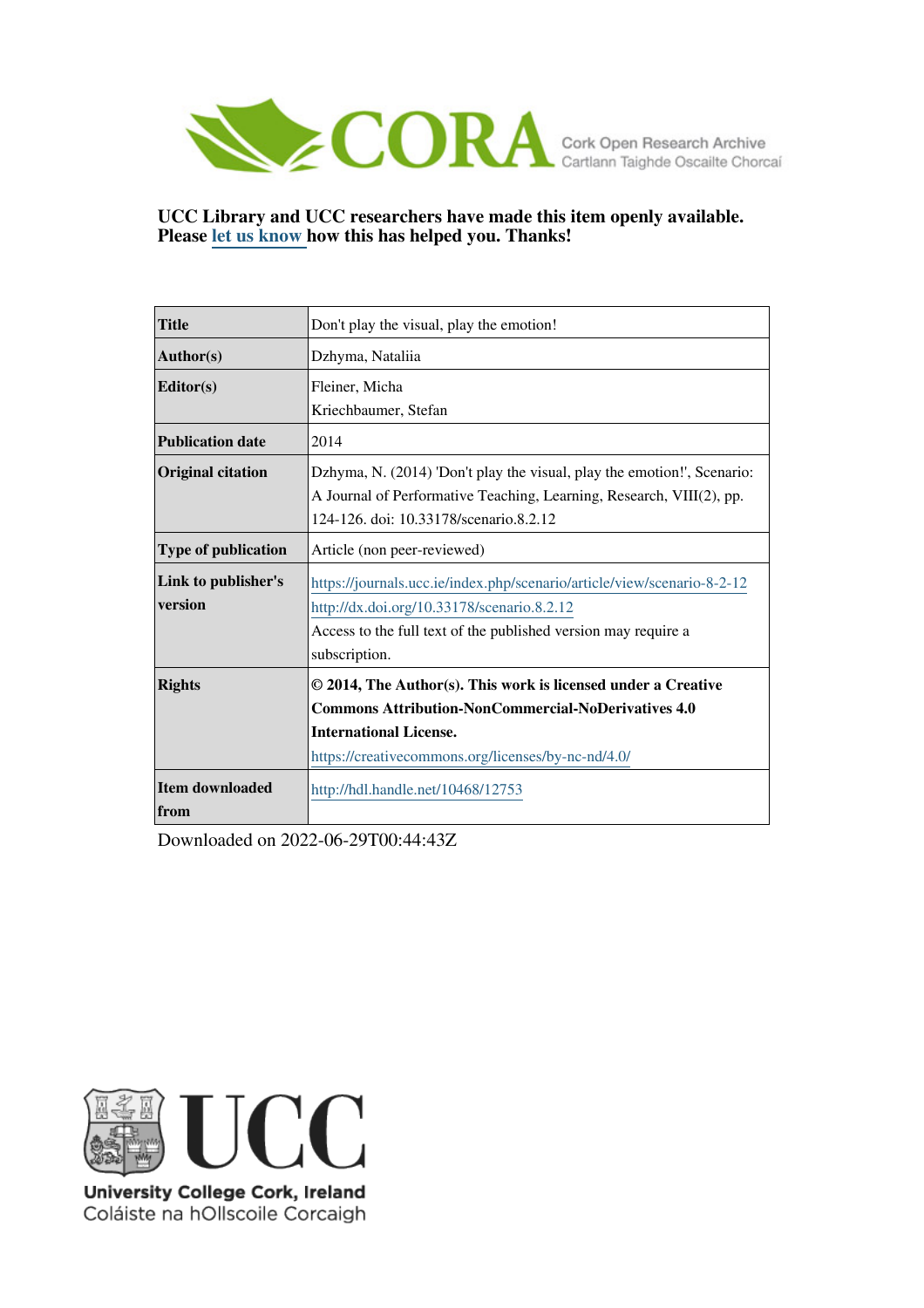

**Short Film**

## **Don't Play the Visual, Play the Emotion!**

Fusing Drama and Film in the Teaching of Empathy

## *Nataliia Dzhyma*

This contribution aims to introduce SCENARIO readers to my pedagogical practice at the Institute of International Relations, Taras Shevchenko National University of Kiev, which specializes in the training of future Ukrainian diplomats. In order to do so I have opted for the medium of film to give interested colleagues a vivid impression of how I propose to put empathy at the centre of diplomacy-related training programmes.

Since prehistoric times empathy has been understood to be a pillar of diplomacy. For Fliess (1942: 212), empathy is the ability "to step into another's shoes", for Etchefoyen (1996: 271) "to feel and understand what another feels", for Stover (2005: 209) "to take the role of the other and to view the world from different perspectives participating in the values, feelings and perceptions of another".

Drama Pedagogy, within the protective space of the imagination, offers many ways of "living through" the lives of others. It therefore seems ideally suited to play a key role in empathy-focused training programmes.

Sharing the well-known idea that being in public position is like being on stage but without a script, I developed a teaching concept which blends the diplomatic with the theatrical by using selected film clips in my classes, as a reference point for excercises that focus on feeling and on understanding what another feels. For guidance, I turned to those who are making cinema: script writers, directors, sound editors, camera-men, actors. These encounters gave me a deep insight into film as an art form and into how films are made. It became of special interest to me how actors work in the recording studio, how they empathize with a screen character and create this person's voice, facial expression, gestures etc. The major lesson learnt during my observations and research can perhaps be summed up in the words of the sound editor Al Nelson: "Don't play the visual, play the emotion!" (Isaza 2010)

The film shows my first steps into what could become a new, exciting area of research in the field of performative teaching and learning: the interrelationship between the medium of film and drama pedagogy.

Please note that the idea to forge closer links between drama pedagogy and film arose during a research visit to University College Cork. I wish to thank Dr. Manfred Schewe for his support and expert guidance and for encouraging me to use film as a medium through which to present my practice-based research. Please click [here](http://epu.ucc.ie/scenario/FilmNataliyaDzhyma27.12.2014.mp4) to download the film (large: 1.7Gb).

> Copyright © 2014 the author[s]. This work is licensed under a Creative Commons Attribution-NonCommercial-NoDerivatives 4.0 International License.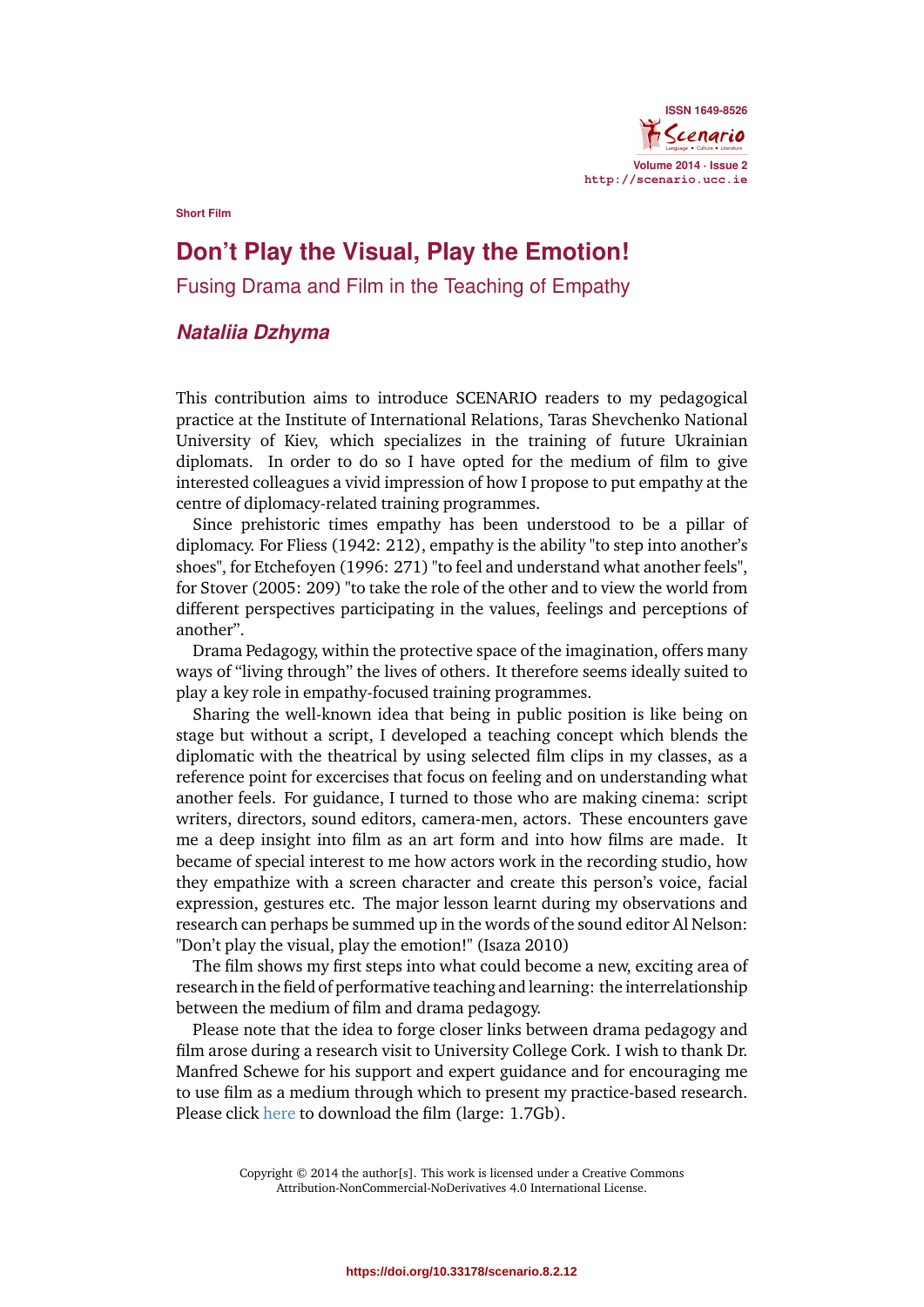## **Bibliography**

- Bordwell, David; Thompson, Kristin (2004): Film Art (7th ed). New York: McGraw-Hill
- Brest, Martin (1992): *Scent of Woman*. Universal, DVD
- Callas, Maria (1958): Casta Diva.

<https://www.youtube.com/watch?v=7rjGwS20V94> (Accessed 11 January 2015)

- Carnicke, Sharon Marie (2000): Stanislavsky's System Pathways for the actor*.* In: Hodge, Alison (ed.): *Twentieth Century Actor Training*. London: Routledge, 11-36
- Eisenstein, Sergey (1949): *Film Form*. New York: Harcourt Brace and Company
- Eisenstein, Sergey (1986): *The Film Sense*. London: Faber & Faber
- Etchefoyen, Horacio (1996): *The Fundamentals of Psychoanalytic Technique*. London: Karnac Books
- Fliess, Robert (1942): The Metapsychology of the Analyst. In: *The Psychoanalytic Quaterly* 11, 211-227
- History Channel: Body Language Analysis of Barack Obama, John McCain and Hilary Clinton. <https://www.youtube.com/watch?v=03VUuovloUM> (Accessed 11 January 2015)
- Isaza, Miguel (2010): How to Train your Dragon. Exclusive Interview with Randy Thom, Jonathan Null and Al Nelson. http://designingsound.org/2010/04/how-to-train-your-dragon-exclusiveinterview-with-randy-thom-jonathan-null-and-al-nelson/ (Accessed 11 January 2015)

Leanne, Shel (2009): *Say it like Obama.* New York: Professional Publishing

- Obama, Barack (2004): Keynote address at the 2004 democratic national convention. [http://obamaspeeches.com/002-Keynote-Address-at-the-](http://obamaspeeches.com/002-Keynote-Address-at-the-2004-Democratic-National-Convention-Obama-Speech.htm)[2004-Democratic-National-Convention-Obama-Speech.htm](http://obamaspeeches.com/002-Keynote-Address-at-the-2004-Democratic-National-Convention-Obama-Speech.htm) (Accessed 11 January 2015)
- Obama, Barack (2006): *The Audacity of Hope. Thoughts on Reclaiming the American Dream*. New York: Crown Publishing Group
- Obama, Barack; Romney, Mitt (2012): The First Presidential Debate. [http://www.nytimes.com/interactive/2012/10/04/us/politics/20120804](http://www.nytimes.com/interactive/2012/10/04/us/politics/20120804-denver-presidential-debate-obama-romney.html?_r=0) [denver-presidential-debate-obama](http://www.nytimes.com/interactive/2012/10/04/us/politics/20120804-denver-presidential-debate-obama-romney.html?_r=0)romney.html?  $r=0\frac{#}{?}$ annotation=d91950519 (Accessed 8 January 2015)

President Barack Obama's Inaugural Address.

<http://www.whitehouse.gov/blog/inaugural-address/> (Accessed 11 January 2015)

Pudovkin, Vsevolod (1974): *Sobraniye sochinenii* [Collected edition], vol. 1. Moscow: Iskusstvo